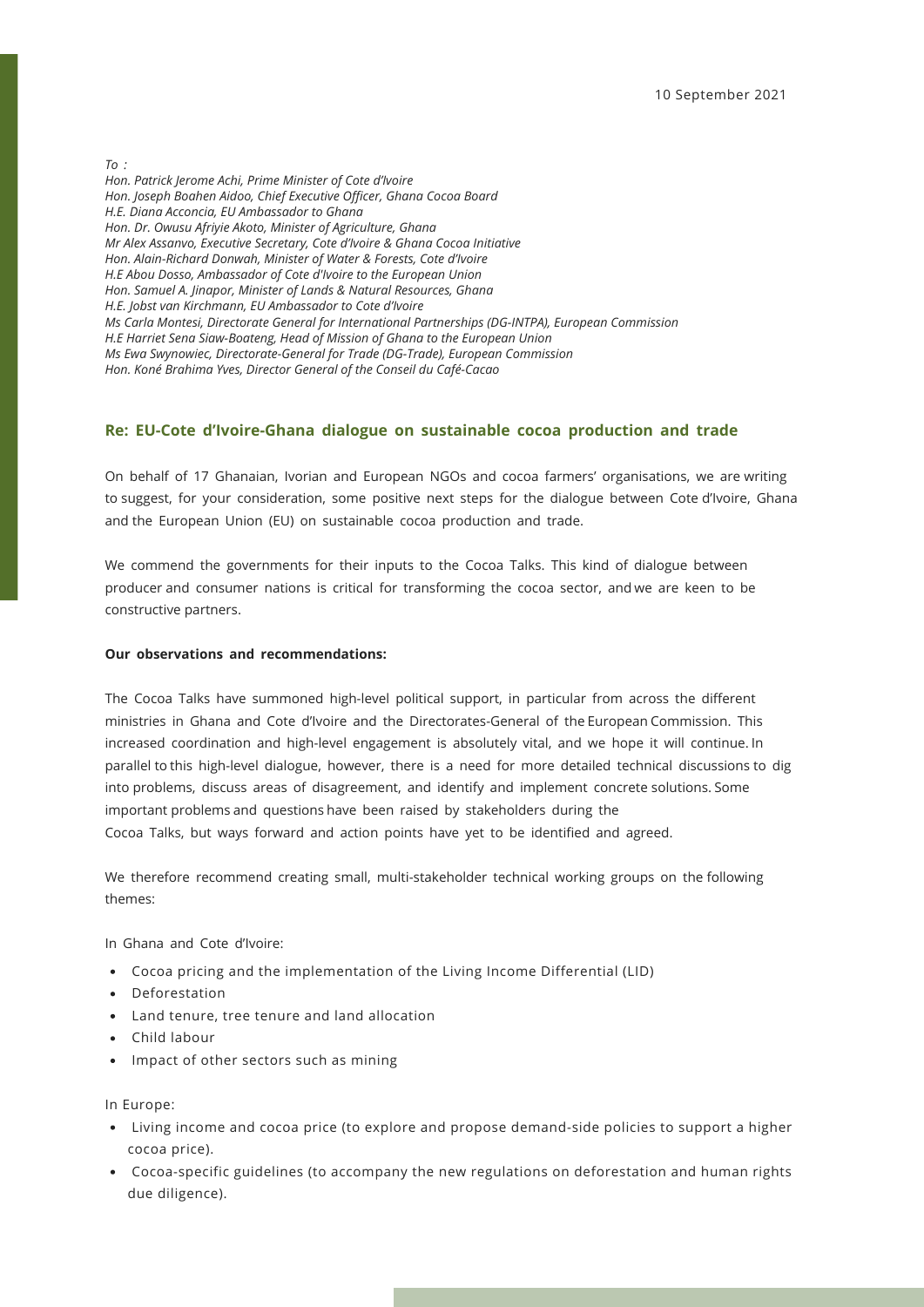The groups should start by defining the problem they are working on, including doing a gap analysis of existing policies and action plans and where and why these have fallen short in the past. The groups should then propose concrete actions for that issue, including responsibilities and timelines. This thinking should be used to develop a sector-wide Theory of Change. Any agreed actions should be brought together into national roadmaps to ensure as much progress as possible before the entry into force of the new EU regulations on deforestation and human rights due diligence - likely around 2024 or 2025. The EU should provide technical and financial support to implement any actions agreed in the roadmaps.

The Cocoa Talks should learn from the best parts of processes that already exist such as the Forest Law Enforcement Governance and Trade Voluntary Partnership Agreements (FLEGT VPAs). Ivorian and Ghanaian civil society have found the VPA process useful for encouraging constructive dialogue with the government, and for enabling them to directly input to policy. It would be particularly important, for example, that the Cocoa Talks are overseen by a Joint Implementation Committee made up of non-government and government representatives from Ghana, Cote d'Ivoire and the EU; and that it is supported by a neutral facilitator, accessible to all stakeholders and able to help resolve issues. This will help increase ownership, transparency and constructive dialogue. At the moment, particularly in Cote d'Ivoire, it is difficult to know who is organising the sessions, how to participate and who to contact.

NGO and farmer participation still needs to improve, particularly in Cote d'Ivoire. NGOs and farmers need to have access to information in advance and be involved in all discussions so they can input into decisions and solutions. Farmer and NGO attendees should be allocated seats and given the necessary time and resources to coordinate amongst themselves to select their representative.

In terms of the EU regulation, the European Commission should ensure that:

- The new EU deforestation law builds on existing work on national forest law systems that Ghanaian and Ivorian stakeholders have undertaken as part of the VPA and Reduced Emissions Deforestation and Degradation (REDD+) processes (supported by the EU and the Food and Agricultural Organisation (FAO)).
- Progress along the roadmaps mentioned above is recognised by any system to rank risks or benchmark countries within the new EU deforestation law.
- Living income, via the human right to an adequate standard of living, is explicitly included in the scope of the Human Rights Due Diligence regulation.
- Civil liability is included in the Human Rights Due Diligence regulation.

We would urge the governments of Ghana and Cote d'Ivoire to ensure that:

- National cocoa traceability systems include an independent monitor, as well as a jointly developed monitoring and evaluation framework and corresponding reporting. Civil society should have an independent monitoring role based on the systems that have been useful in other sectors.
- Ghanaian NGOs can input into the concept behind and implementation of the Ghana Cocoa Monitor proposed by Mr Aidoo at the June 2021 Ghana Cocoa Talks session; this should go beyond simply monitoring sustainability initiatives, and include monitoring agreed governance indicators in the cocoa sector.
- National transparency systems are put in place in Ghana and Cote d'Ivoire to publish which companies paid the LID and national Quality Premiums in full, as well as the calculations behind the producer price. This will provide a strong leverage for farmers and NGOs to advance advocacy work on the LID to support the governments.